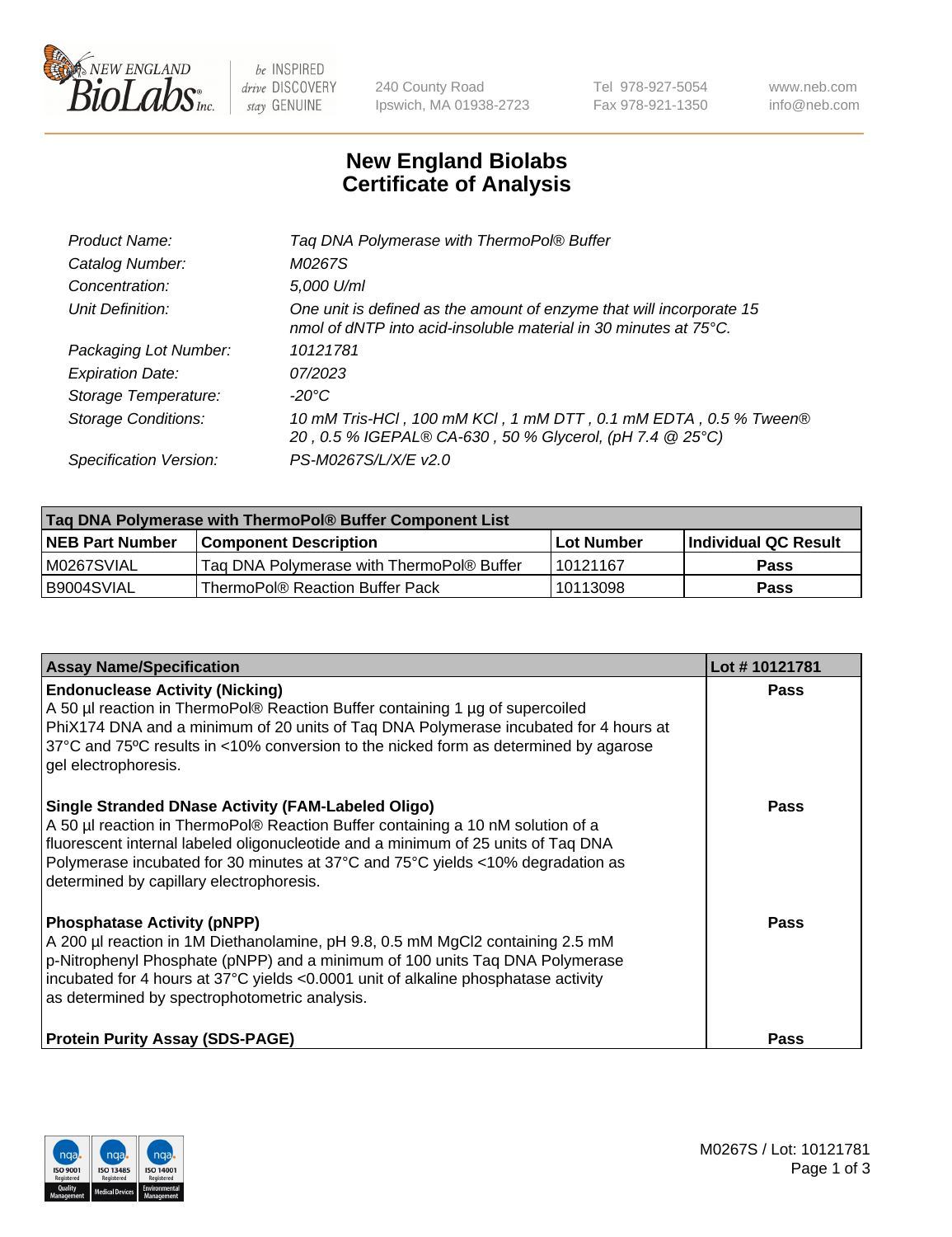

be INSPIRED drive DISCOVERY stay GENUINE

240 County Road Ipswich, MA 01938-2723 Tel 978-927-5054 Fax 978-921-1350

www.neb.com info@neb.com

| <b>Assay Name/Specification</b>                                                                                                                                                                                                                                                                                                                                                                               | Lot #10121781 |
|---------------------------------------------------------------------------------------------------------------------------------------------------------------------------------------------------------------------------------------------------------------------------------------------------------------------------------------------------------------------------------------------------------------|---------------|
| Taq DNA Polymerase is ≥ 99% pure as determined by SDS-PAGE analysis using Coomassie<br>Blue detection.                                                                                                                                                                                                                                                                                                        |               |
| <b>RNase Activity (Extended Digestion)</b><br>A 10 µl reaction in NEBuffer 4 containing 40 ng of a 300 base single-stranded RNA<br>and a minimum of 1 µl of Taq DNA Polymerase is incubated at 37°C. After incubation<br>for 16 hours, >90% of the substrate RNA remains intact as determined by gel<br>electrophoresis using fluorescent detection.                                                          | <b>Pass</b>   |
| qPCR DNA Contamination (E. coli Genomic)<br>A minimum of 5 units of Taq DNA Polymerase is screened for the presence of E. coli<br>genomic DNA using SYBR® Green qPCR with primers specific for the E. coli 16S rRNA<br>locus. Results are quantified using a standard curve generated from purified E. coli<br>genomic DNA. The measured level of E. coli genomic DNA contamination is ≤ 1 E. coli<br>genome. | <b>Pass</b>   |
| Non-Specific DNase Activity (16 Hour)<br>A 50 µl reaction in NEBuffer 2 containing 1 µg of T3 or T7 DNA in addition to a<br>reaction containing Lambda-HindIII DNA and a minimum of 5 units of Taq DNA<br>Polymerase incubated for 16 hours at 37°C results in a DNA pattern free of<br>detectable nuclease degradation as determined by agarose gel electrophoresis.                                         | <b>Pass</b>   |
| PCR Amplification (5.0 kb Lambda DNA)<br>A 50 µl reaction in ThermoPol® Reaction Buffer in the presence of 200 µM dNTPs and<br>0.2 µM primers containing 5 ng Lambda DNA with 1.25 units of Taq DNA Polymerase for<br>25 cycles of PCR amplification results in the expected 5.0 kb product.                                                                                                                  | <b>Pass</b>   |

This product has been tested and shown to be in compliance with all specifications.

One or more products referenced in this document may be covered by a 3rd-party trademark. Please visit <www.neb.com/trademarks>for additional information.